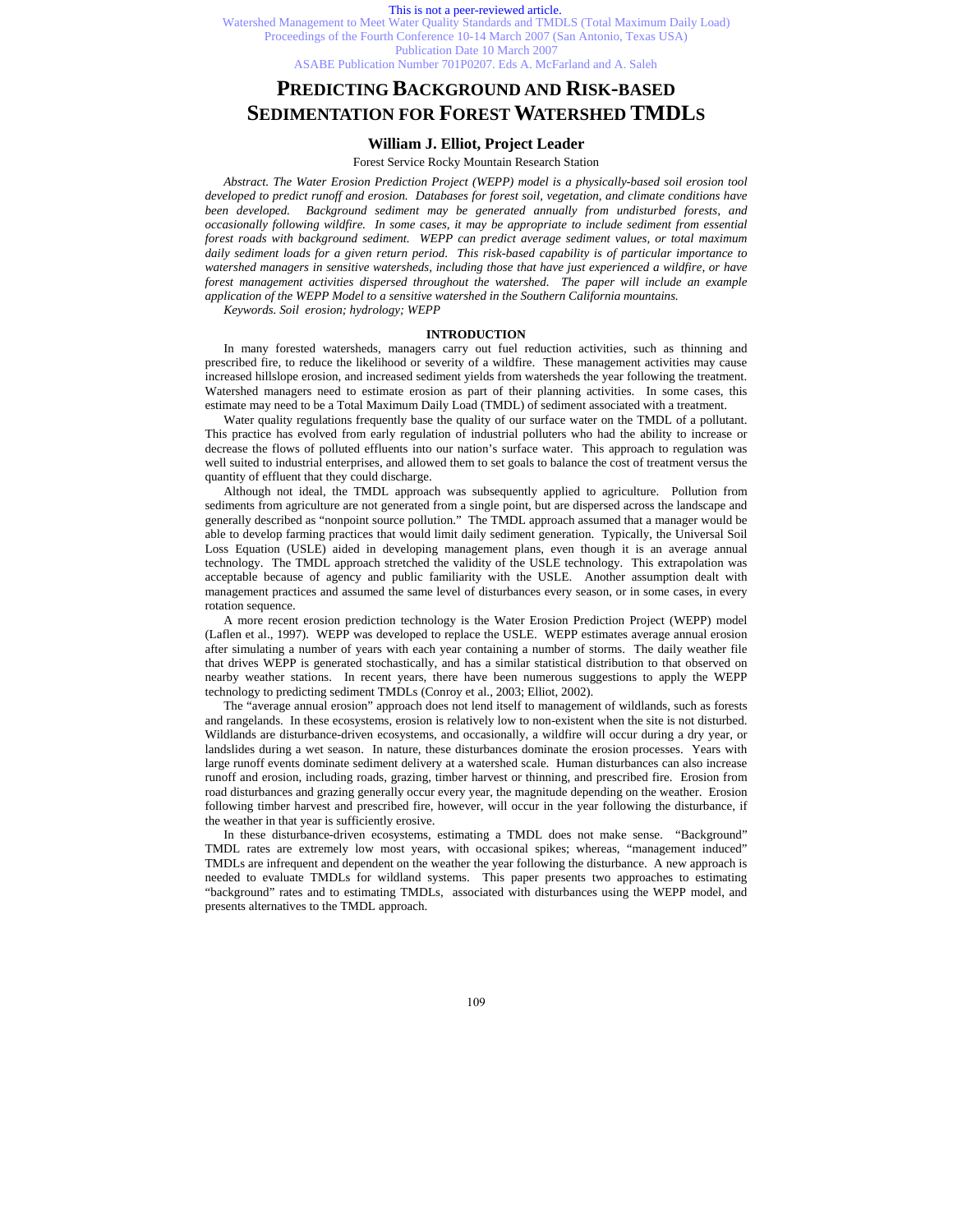| uning near Dig Dear Lake, CA (Average annual precipitation is T040 min). |          |                     |             |           |                               |           |  |
|--------------------------------------------------------------------------|----------|---------------------|-------------|-----------|-------------------------------|-----------|--|
| Row                                                                      | Cover    | Channel<br>Critical | Runoff (mm) |           | Erosion $(t \text{ ha}^{-1})$ |           |  |
|                                                                          |          | Shear (Pa)          | Hillslope   | Watershed | Hillslope                     | Watershed |  |
|                                                                          | Forested | 10                  | 133         | 138       | 4.1                           | 2.8       |  |
| 2                                                                        | Wildfire | 10                  | 170         | 168       | 47.3                          | 16.5      |  |
| 3                                                                        | Forested | 2                   |             | 138       |                               | 3.4       |  |
| 4                                                                        | Thinned  | 10                  | 113         | 116       | 7.0                           | 5.3       |  |
| 5.                                                                       | Rx Fire  | 10                  | 133         | 133       | 17.6                          | 11.5      |  |

Table 1. Average annual predictions for a watershed and a hillslope in that are forested, burned, or thinned near Big Bear Lake, CA (Average annual precipitation is 1046 mm).

# **TYPICAL FOREST EROSION RATES**

Soil erosion rates are dependent on soil and plant properties, and surface residue, topography and slope. For a given disturbance condition, erosion rates are highly variable with the standard deviation sometimes approaching the mean on research studies (Elliot et al., 1989; Robichaud, 1996). Typically, the erosion from an undisturbed forest is seldom over one t ha<sup>-1</sup> in dry forests, but could be greater than that in wetter forests. For example, watershed sediment delivery rates of 2 t ha<sup>-1</sup> were observed at Caspar Creek in Northern CA, with an average annual precipitation of about 1000 mm (Rice et al., 1979). The erosion following thinning may double the erosion from an undisturbed forest, depending on the weather during the thinning operation year. A prescribed fire could increase the erosion rate above the undisturbed forest by a factor of 10, although it seldom does. Wildfire erosion rates can exceed 100 times the undisturbed forest erosion rate, depending on the weather.

# **PREDICTED EROSION RATES**

Three WEPP technology interfaces that aid erosion prediction: online, Windows, and within a GIS (GeoWEPP). This paper will focus on outputs from the Windows version, and provides example output for one of the small watersheds draining into Big Bear Lake in San Bernardino County, California. The example watershed was delineated with GeoWEPP, but the WEPP runs for both the watersheds and the hillslopes were carried out in WEPP windows. All runs use the climate data from Lake Arrowhead, the nearest weather station recording an average annual precipitation of 1046 mm. This paper uses WEPP version 2006.5. This version incorporates lateral flow into the WEPP hydrology, so the runoff and erosion values will likely be higher than predicted by previous versions (Dun et al., 2006).

# The WEPP Windows Interface

The most flexible WEPP interface is a standalone interface that runs in Windows. This interface can model either watersheds or hillslopes and has templates for the forest vegetation and soils. The interface generates average annual erosion and annual, seasonal, or single storm events. The interface also includes an estimation of single storm exceedance values for 24-h runoff, peak flow, and sediment delivery. Table 1 (Row 1) shows the average annual predictions for the example watershed and a single hillslope in that watershed for a 100-y run. Figure 1 shows the single storm return period analysis for the hillslope as shown in Table 1, and Figure 2 the single-storm return period values for the watershed. WEPP watershed also calculates the sediment delivery ratio for a watershed based on predicted erosion, deposition and sediment

| <b>Return Period</b><br>(years) | <b>Daily Runoff</b><br>Volume (mm) | <b>Daily Sediment</b><br>Leaving (t/ha) | <b>Daily Peak Rate</b><br>(mm/hr) | Daily Precipitation (mm |
|---------------------------------|------------------------------------|-----------------------------------------|-----------------------------------|-------------------------|
|                                 | 74.7                               | 3.0                                     | 42.7                              | 139.8                   |
|                                 | 10.8                               | 5.7                                     | 78.7                              | 175.6                   |
| 10                              | 136.1                              | 7.4                                     | 116.2                             | 209.5                   |
| 20                              | 166.5                              | 9.4                                     | 132.5                             | 228.8                   |
| 25                              | 169.6                              | 9.5                                     | 166.6                             | 250.9                   |
| 50                              | 172.7                              | 10.0                                    | 197.9                             | 284.4                   |

Figure 1. Return period analysis from WEPP Windows for a typical 7.4 ha forested hillslope in the Big Bear Lake Watershed, CA.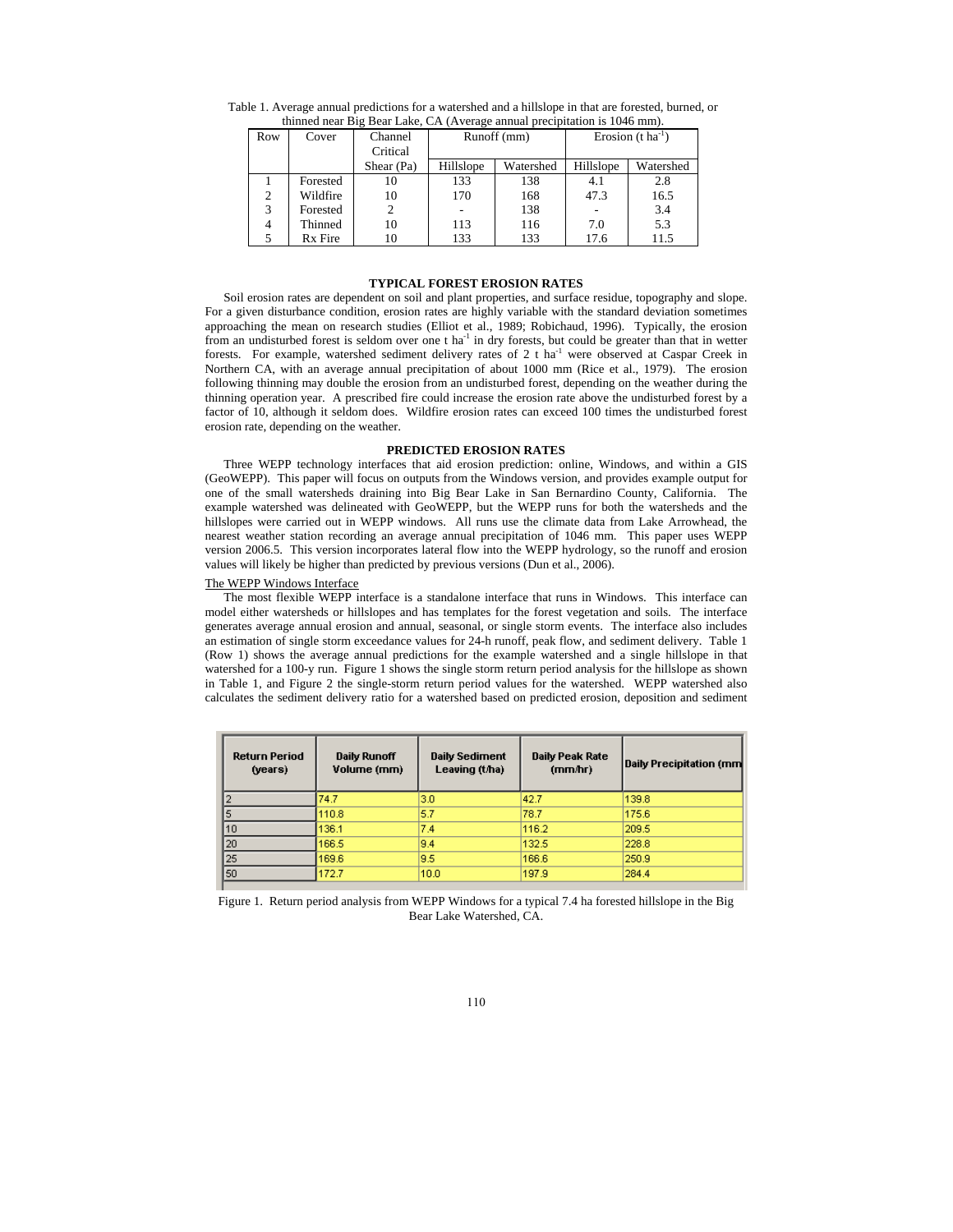| <b>Return Period</b><br>(years) | <b>Runoff Volume</b><br>$(m^43)$ | <b>Sediment Leaving</b><br>ω | <b>Peak Runoff Rate</b><br>$(m^43/\text{sec})$ | Daily Precipitation (mm |
|---------------------------------|----------------------------------|------------------------------|------------------------------------------------|-------------------------|
|                                 | 51406.8                          | 195.6                        | 15.6                                           | 140.9                   |
|                                 | 76142.0                          | 296.9                        | 22.2                                           | 179.8                   |
| 10                              | 98185.9                          | 344.6                        | 27.9                                           | 212.4                   |
| 20                              | 114489.1                         | 361.4                        | 32.0                                           | 228.9                   |
| 25                              | 117475.3                         | 369.7                        | 32.8                                           | 250.9                   |
| 50                              | 120515.1                         | 560.1                        | 33.5                                           | 284.4                   |

Figure 2. Return period analysis for a 68-ha forested watershed which includes the hillslope shown in Figures 1 and 2, Big Bear Lake Watershed, CA.

delivery values on hillslopes and in channels.

Table 1 shows the average annual erosion rates are 4.1 t ha<sup>-1</sup> y<sup>-1</sup> for the hillslope, and 2.8 t ha<sup>-1</sup> y<sup>-1</sup> for the watershed. WEPP predicted a sediment delivery ratio for this forested watershed of 0.55 for average annual erosion rates, suggesting that the example hillslope was contributing a disproportionate amount of sediment to the watershed.

The example watershed's area in Figure 2 is 68 ha, so the 10-yr return period sediment yield is 345 t or 5 t ha<sup>-1</sup>. This is smaller than the equivalent value for the hillslope of 7.4 t ha<sup>-1</sup> (Figure 1) indicating soil deposition in the channel or disproportionately lower erosion on other hillslopes in the watershed for larger events.

Comparing the peak runoff values between the hillslope and watershed modeled in Figures 1 and 2 requires converting units from  $m^3 s^{-1}$  to mm h<sup>-1</sup>. The peak runoff rate predicted for the watershed's 10-y event (Figure 2) is 147 mm  $h^{-1}$ . This is larger than the value for the hillslope 116 mm  $h^{-1}$ , and may be explained by greater runoff rates from other hillslopes, plus lateral flow contributions to the runoff.

Another piece of information in Figure 2 is the sediment yield. If a sediment TMDL estimate is required, the modeler has to make a choice. As is clearly shown in Figure 2, the sediment TMDL is not a single value, but rather is a value associated with a probability. In any given year, there is a 50 percent probability of exceeding 196 t, the 2-y event value, and a 5 percent of exceeding 361 t, the 20-y event value. If a truly "maximum" daily load is required, then the manager may wish to put his/her computer through the paces and run the watershed for a longer period of simulated weather, say 500 years, to obtain a 250-y return period TMDL for sediment. This approach is pushing the capabilities of the WEPP weather generator. The climate files are based on statistics from climates with 40 to 100 years of weather. Such extrapolation is unwise, and return period values for greater than 50 years should be used with caution. A 500-y run for the watershed predicted 870 t of sediment for the 250-y return period. If the climate generated is reasonable, the probability of exceeding 870 t would happen once every 250 years, and so even this value can not be considered the TMDL. From this example, it is readily apparent that a TMDL in the absence of a probability of occurrence cannot truly be set for nonpoint source pollution analysis. For the remainder of this paper, the TMDL values associated with 10-y events will be compared. Thus, the forested hillslope predictions in Figure 1 would have a 10-yr sediment TMDL of 7.4 t ha<sup>-1</sup> or 55 t, and the watershed in Figure 2 would have a 10-y sediment TMDL of 5 t ha<sup>-1</sup> or 345 t.

### **BACKGROUND EROSION RATES**

One of the challenges when carrying out a watershed analysis is determining a "background" or "natural" erosion rate. Figures 1 and 2 are from a small forested watershed and a hillslope within that watershed. The predicted average annual erosion rate on the hillslope is 4.1 t ha<sup>-1</sup> (Table 1) and for the forested watershed, is 2.8 t ha<sup>-1</sup>. Forest watershed managers often assume that these average values are reasonable for forested conditions, and define them as "background". Any erosion rates caused by management practices are compared to these "background" values. Frequently, forest managers then consider a 10 or 20 percent variance above the "background" erosion rate due to management activities as acceptable. Such an analysis, however, does not reflect the nature of a disturbance-driven ecosystem.

Undisturbed forests will experience wildfires. The frequency of such wildfires depends on the climate: a forest with 500 to 600 mm of annual precipitation will likely experience a wildfire once every 50 years, whereas a forest with an annual precipitation of 1000 mm will likely experience a wildfire once every 100 to 200 years (McDonald et al., 2000). Coastal range forests with precipitation over 1500 mm generally have a fire return interval of 300 years or more. For the example in this paper, the fire return interval will likely be around 150 years. When such a fire occurs, the resulting erosion rates may be extremely high.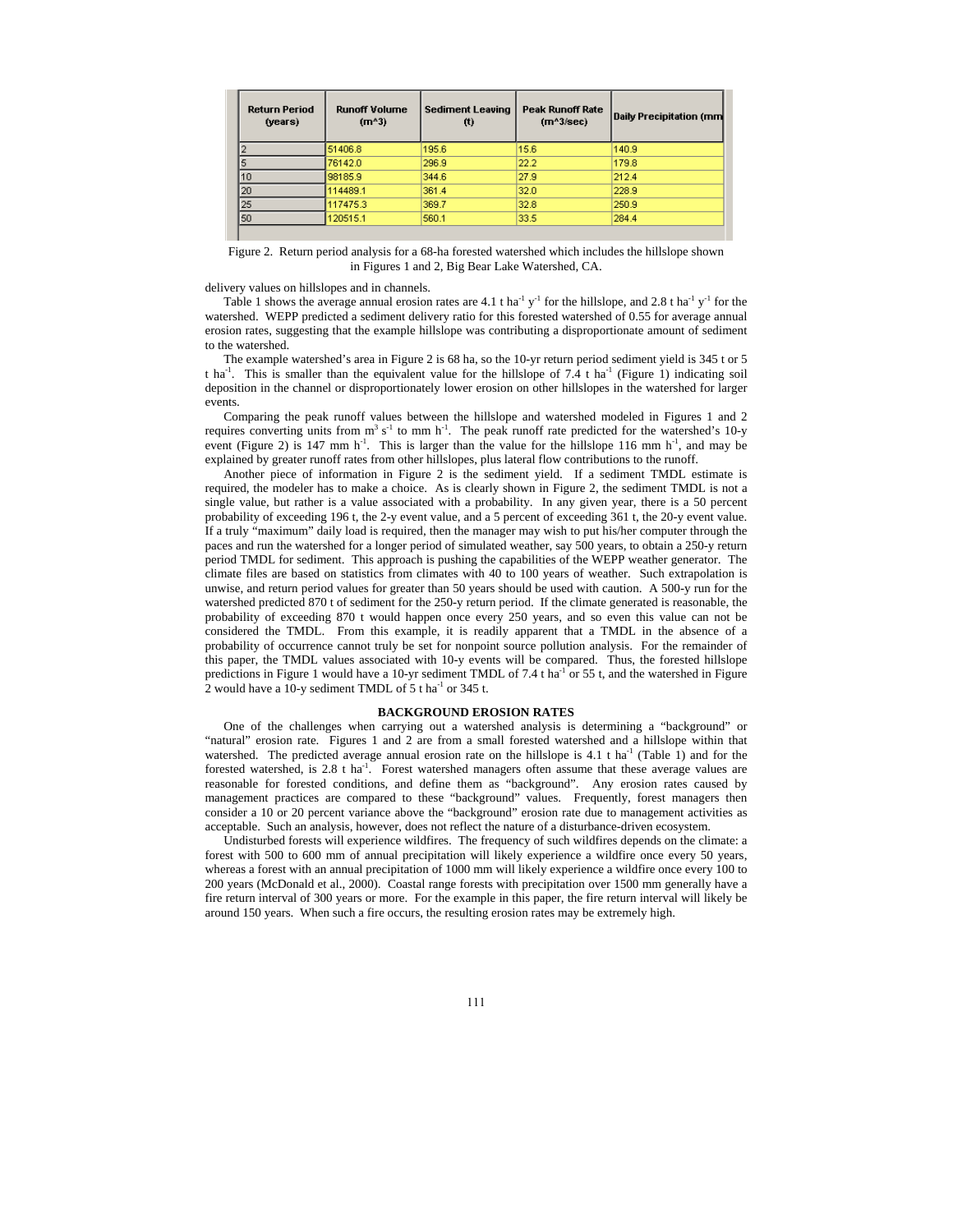| <b>Return Period</b><br>(years) | <b>Runoff Volume</b><br>$(m^43)$ | <b>Sediment Leaving</b><br>(t) | <b>Peak Runoff Rate</b><br>$(m^3/\text{sec})$ | Daily Precipitation (mm |
|---------------------------------|----------------------------------|--------------------------------|-----------------------------------------------|-------------------------|
|                                 | 48628.9                          | 622.1                          | 14.9                                          | 141.2                   |
|                                 | 71336.9                          | 1033.2                         | 21.0                                          | 179.8                   |
| 10                              | 98224.9                          | 1306.5                         | 27.9                                          | 212.4                   |
| 20                              | 109805.1                         | 1783.0                         | 30.9                                          | 228.9                   |
| 25                              | 110862.3                         | 1783.0                         | 31.1                                          | 250.9                   |
| 50                              | 120765.5                         | 1938.6                         | 33.6                                          | 284.4                   |

Figure 3. Return period analysis for a 68-ha watershed following a wildfire, Big Bear Lake Watershed, CA.

The the input files for a wildfire were specified for the example watershed, and the predicted average annual runoff and sediment yield are presented in Table 1, Row 2. Figure 3 presents the return period analysis for a wildfire. The "average" sediment delivery rate following wildfire is  $16.5$  t ha<sup>-1</sup> with an average delivery ratio of 0.282. This means that the "average" hillslope erosion rate is 58.5 t ha<sup>-1</sup>  $(16.5\div0.282)$ , and of that, on the average, the equivalent of 42 t ha<sup>-1</sup> (58.5-16.5) or 2856 t is deposited in the stream channel.

There are several ways to incorporate this information into a "background" estimation. One method proposed by Elliot (2006) is to average the gross hillslope erosion (42 t ha<sup>-1</sup>) over the fire return interval. In this example, with a 150-year fire return interval, that would mean adding an additional 0.28 t ha<sup>-1</sup> y<sup>-1</sup> to the undisturbed forest erosion rate, leading to a "background" value of 3.1 t ha<sup>-1</sup> y<sup>-1</sup>. Such an approach would suggest that any disturbance that resulted in an "average" increase of less than this amount would be within the "background" erosion rate.

Another approach to estimating the effect of the wildfire on "background" erosion is to assume that the excessive 2856 t of sediment deposited in the channel, and will be routed through the stream system during large runoff events that may occur before the next wildfire in 150 years time. In order to model this condition, the "Gravel Channel" template in the watershed is replaced with an "Earth Channel." The main difference between these two channels is the critical shear value of the channel. The gravel channel has a critical shear specified as 10 Pa, whereas the earth channel has a critical shear value of 2 Pa. Row 3 of Table 1 shows the simulated value for average annual conditions for background erosion of the Earth channel is 3.4 t ha<sup>-1</sup>. This is an increase of about 21 percent greater than the erosion from a forested gravel channel, as is similar to the value of  $3.1 \text{ t}$  ha<sup>-1</sup> obtained in the previous paragraph. As sediments in the channel are carried downstream during wet years, the sediment yield from the watershed will eventually decline to  $2.8$  t ha<sup>-1</sup> in the absence of another wildfire.

Figure 4 shows the return period analysis for this watershed with an earth channel. When comparing Figure 4 with Figure 2, there is little difference in single storm delivery for different channel beds. Sediment delivery from forested watersheds for large events appears to be more a function of sediment yield from eroding hills than of channel scouring during large runoff events in this example watershed.

#### **EROSION FROM FOREST ACTIVITIES**

Human induced forest disturbances include thinning, prescribed fire, and the road network (Elliot 2006). This paper will focus on the first two, although sediment from the road network may well exceed sediment from the hillslope disturbances in some watersheds. Experience has shown that the main erosion-causing

| <b>Return Period</b><br>(years) | <b>Runoff Volume</b><br>$(m^43)$ | <b>Sediment Leaving</b><br>(t) | <b>Peak Runoff Rate</b><br>$(m^23/\text{sec})$ | Daily Precipitation (mm |
|---------------------------------|----------------------------------|--------------------------------|------------------------------------------------|-------------------------|
|                                 | 51406.8                          | 223.6                          | 15.6                                           | 140.9                   |
|                                 | 76142.0                          | 307.6                          | 22.2                                           | 179.8                   |
| 10                              | 98185.9                          | 338.7                          | 27.9                                           | 212.4                   |
| 20                              | 114489.1                         | 378.1                          | 32.0                                           | 228.9                   |
| 25                              | 117475.3                         | 398.8                          | 32.8                                           | 250.9                   |
| 150                             | 120515.1                         | 531.9                          | 33.5                                           | 284.4                   |

Figure 4. Return period analysis of the 68-ha forested watershed if the channel is earth rather than gravel as shown in Figure 2, Big Bear Lake Watershed, CA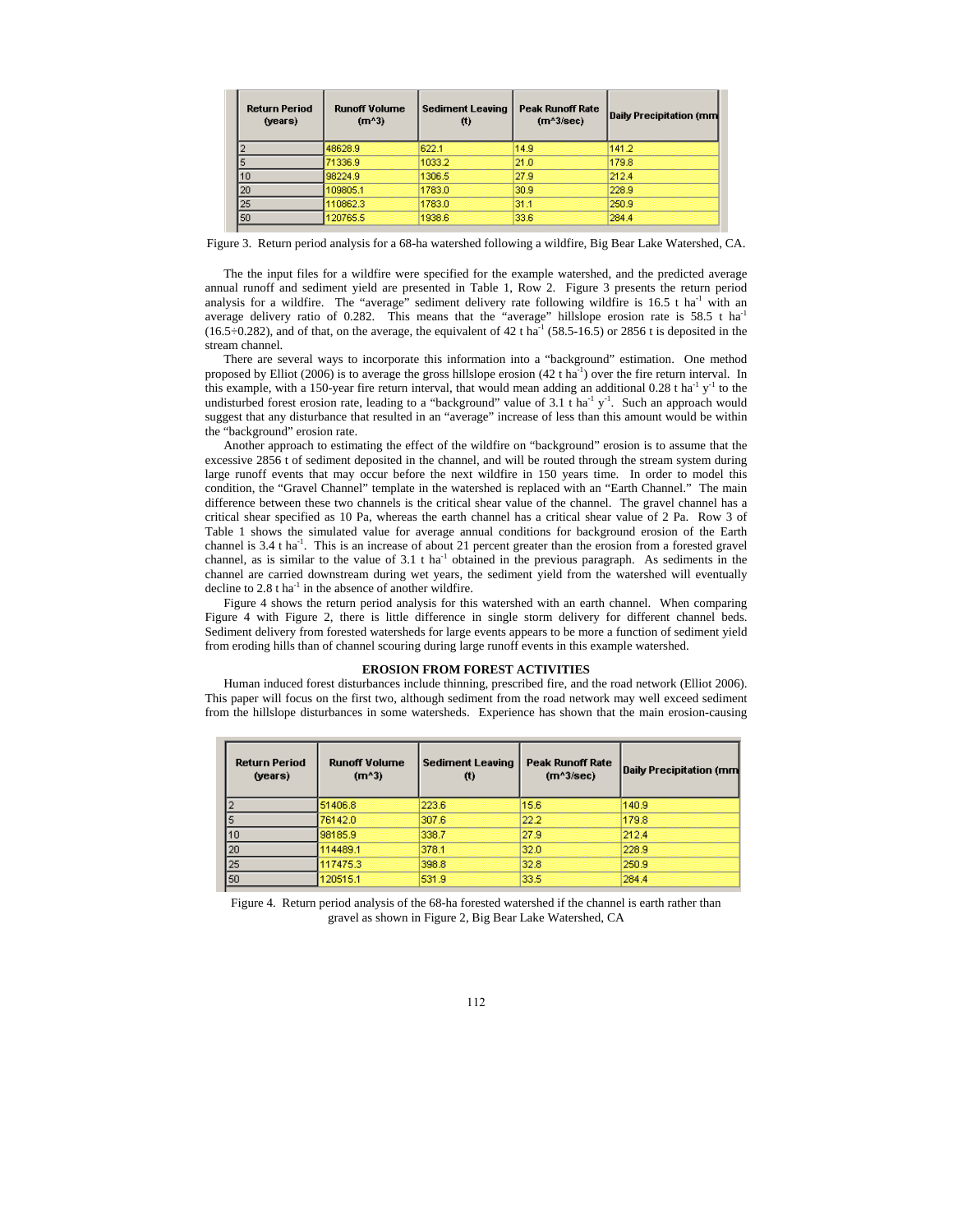| <b>Return Period</b><br>(years) | <b>Runoff Volume</b><br>$(m^43)$ | <b>Sediment Leaving</b><br>$(t)$ | <b>Peak Runoff Rate</b><br>$(m^43/\text{sec})$ | Daily Precipitation (mm |
|---------------------------------|----------------------------------|----------------------------------|------------------------------------------------|-------------------------|
|                                 | 47201.5                          | 349.2                            | 14.5                                           | 141.2                   |
|                                 | 72591.6                          | 560.2                            | 21.3                                           | 179.8                   |
| 10                              | 95054.5                          | 672.3                            | 27.1                                           | 212.4                   |
| 20                              | 111824.3                         | 782.4                            | 31.4                                           | 228.9                   |
| 25                              | 12696.9                          | 815.2                            | 31.6                                           | 250.9                   |
| 50                              | 122208.4                         | 870.3                            | 34.0                                           | 284.4                   |

# Figure 5. Return Period Analysis for the 68-ha watershed assuming entire watershed was thinned, Big events as it does not a set all average set and  $\alpha$  Bear Lake Watershed, CA

#### **PRESCRIBED FIRE**

To complete the fuel management analysis, the example watershed was run for a prescribed fire. This run assumed about 85 percent cover with a "low severity" soil that is not water repellent (Elliot et al., 2000). Table 1, Row 5 shows the results for the average annual values with the return period analysis in Figure 6. The prescribed fire generates about a third of the wildfire sediment at the hillslope scale, but about two thirds at the watershed scale. The average annual sediment delivery ratio for the wildfire is 0.28, compared to a delivery ratio of 0.41 for the prescribed fire. When comparing the 10-yr return period sediment load, there is a 10 percent chance that sediment delivery will exceed 1251 t for this watershed following prescribed fire.

# **DISCUSSION**

# TMDLs

This suite of runs is typical of those recommended for a fuel management analysis (Elliot, 2006; Elliot and Robichaud, 2006). Average annual results from a single hillslope, and from a typical watershed, are presented in Table 1. Table 2 summarizes TMDLs associated with a 10-yr return period.

If the focus is TMDLs, then the maximum natural TMDL is that associated with a severe wildfire. In neither the thinning nor the prescribed fire did the TMDL associated with the 10-year return period exceed the wildfire value (Table 2). This table shows that if wildfire is considered, then the TMDLs from the fuel treatment activities are always less than from a wildfire. To ignore the wildfire in managing forest watersheds is inappropriate, as wildfire is a natural part of any forest ecosystem. There will still be wildfire following management activities, but current research is showing that it will likely be less severe, and in some cases, may stop the spread of a wildfire because of insufficient fuel availability. Table 2 also shows that as hillslope erosion rates go up, sediment delivery ratios go down, leaving more sediment deposited in the channels. If the channel is filled with deposited sediment, then sediment will continue to be delivered in the years following a disturbance not only from the hillslopes, but also from increased channel erosion. Table 2 shows that the 10-y return period sediment yield from a forest with a more erodible channel is similar to an undisturbed forest, even though Table 1 showed an overall average annual increase in delivered sediment of 21 percent when changing the channel from gravel to earth.

| <b>Return Period</b><br>(years) | <b>Runoff Volume</b><br>$(m^43)$ | <b>Sediment Leaving</b><br>$_{(t)}$ | <b>Peak Runoff Rate</b><br>$(m^43/\text{sec})$ | Daily Precipitation (mr |
|---------------------------------|----------------------------------|-------------------------------------|------------------------------------------------|-------------------------|
|                                 | 50874.8                          | 614.1                               | 15.5                                           | 140.9                   |
|                                 | 72029.2                          | 883.3                               | 21.1                                           | 179.8                   |
| 10                              | 98681.1                          | 1251.0                              | 28.0                                           | 212.4                   |
| 20                              | 111700.5                         | 1286.2                              | 31.3                                           | 228.9                   |
| 25                              | 111844.3                         | 1392.5                              | 31.4                                           | 250.9                   |
| 50                              | 121908.5                         | 1676.5                              | 33.9                                           | 284.4                   |

Figure 6. Return Period Analysis for a 68-ha watershed following a prescribed fire assuming the entire watershed was burned, Big Bear Lake Watershed, CA.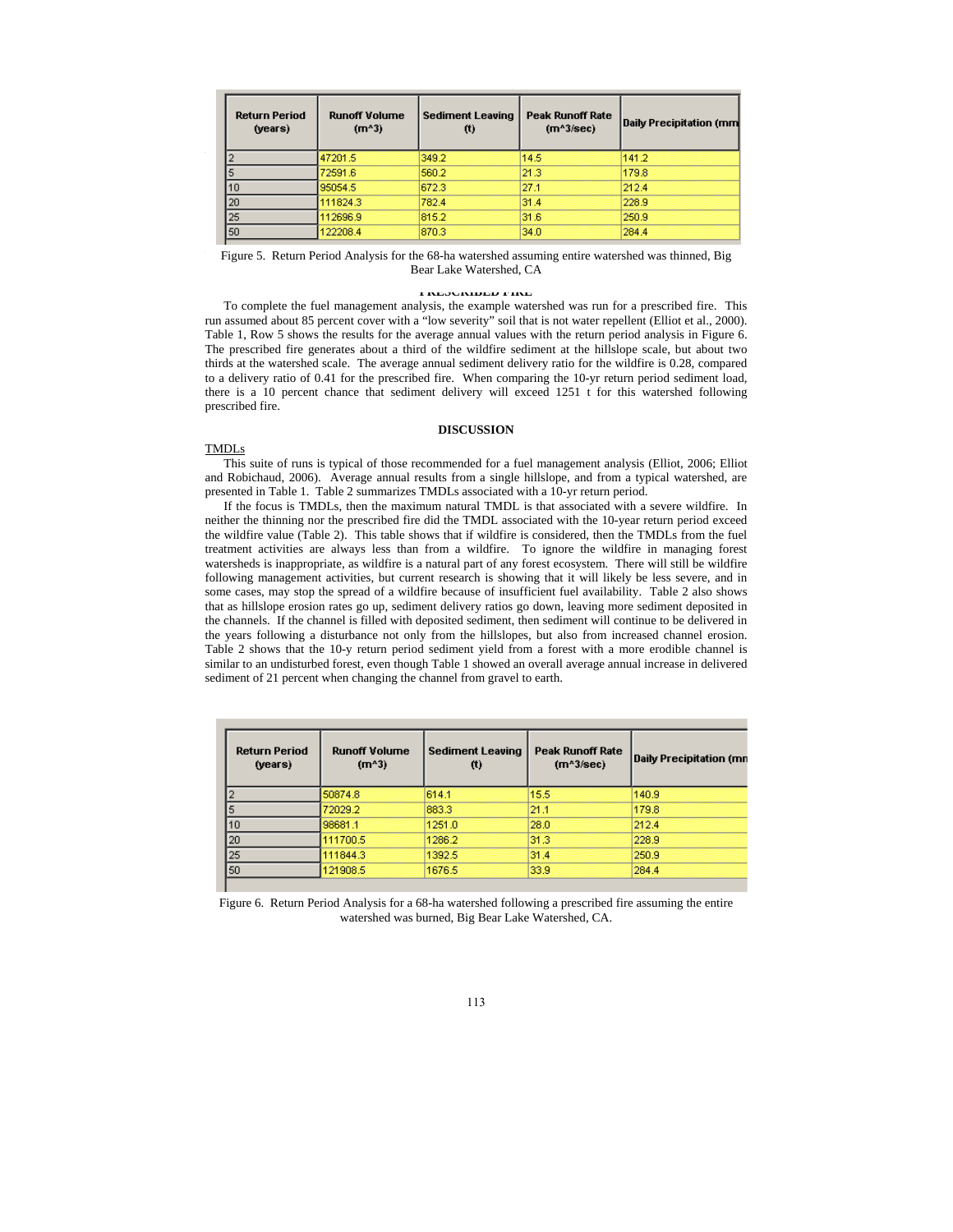| nilislope near Big Bear Lake, CA |                             |              |                             |  |  |  |  |
|----------------------------------|-----------------------------|--------------|-----------------------------|--|--|--|--|
| Condition                        | Sediment Delivery the       | Frequency of | Average annual              |  |  |  |  |
|                                  | year of occurrence          | occurrence   | sediment delivery           |  |  |  |  |
|                                  | $(t \, ha^{-1} \, yr^{-1})$ | (y)          | $(t \, ha^{-1} \, yr^{-1})$ |  |  |  |  |
| Forested                         | 4.1                         |              | 4.1                         |  |  |  |  |
| Wildfire                         | 47.3                        | 150          | 0.3                         |  |  |  |  |
| "Background"                     |                             |              |                             |  |  |  |  |
| (Forest + fire)                  |                             |              | 4.4                         |  |  |  |  |
| Forested                         | 4.1                         |              | 4.1                         |  |  |  |  |
| Thinned                          | 7.0                         | 20           | 0.35                        |  |  |  |  |
| Rx Fire                          | 17.6                        | 20           | 0.9                         |  |  |  |  |
| Managed                          |                             |              |                             |  |  |  |  |
| (Forest+Thin+Rx)                 |                             |              | 5.35                        |  |  |  |  |

Table 3. Fuel Management Impact Analysis base on Average Annual Erosion Rates for the example hillslope near Big Bear Lake, CA

### Runoff

Table 2 shows that there does not appear to be any difference in peak runoff rates due to fuel management, whereas Table 1 records differences in average annual runoff. This is likely due to the fact that peak runoff rates tend to occur when the forest is saturated. In these conditions, the infiltration rates will be minimal, and so the difference in runoff is more a function of the storm or snowmelt characteristics than of soil properties. Once a soil is saturated, there is little impact from management on peak runoff rates. This prediction requires further analysis because current thinking is that peak runoff rates increase by a factor of 10 to 100 following wildfire.

# Average Annual Sediment Delivery

The alternative approach suggested by Elliot (2006) and Elliot and Robichaud (2006) for evaluating the watershed effects of fuel management is to consider average annual values for individual hillslopes rather than TMDLs. These authors suggest that because the nature of the climate in the year following a disturbance is unknown, the best approach is to consider a number of different years and then use the average for those years. For the examples in this paper, the model generated 100 different years of weather to determine an average value. To obtain a background erosion rate, add the average annual sediment delivery from the wildfire divided by the fire return interval to the sediment delivery from each forested hillslope. Compare this value to the sediment delivery from each of the fuel treatments divided by their frequency of occurrence. The manager can then compare the natural values, including wildfire, to the managed values with or without wildfire (Table 3). In this example climate, where erosion rates are high and wildfire is rare because of the high precipitation, there is a 22 percent increase in "average annual sediment" delivered from the hillslope due to fuel treatment. for a complete analysis, do the same for other hillslopes in the watershed. An online interface was developed to aid in making multiple runs and preparing output tables similar to Table 3 to aid in planning for fuel management (Elliot and Robichaud, 2006). In drier climates, the sediment increase is even less, and in many cases, the increase due to fuel treatment is less than the erosion from wildfire, justifying fuel management treatment for sediment reduction benefits alone. Sediment reduction is not the only reason for fuel management. In this example, fuel management within a wildland-urban interface will likely be desirable to protect the considerable number of homes built in this area, in spite of increased sediment delivery to Big Bear Lake.

#### **CONCLUSION**

For any analysis of nonpoint source pollution associated with soil erosion, developing a Total Maximum Daily Load is problematic. This is particularly true for such disturbance-driven ecosystems as forests. The TMDL associated with a forest will likely be the load that will follow a wildfire. To decrease this number, thinning and prescribed fire may be used to reduce the risk of a severe wildfire occurring. The wildfire TMDL value can be estimated, and if current management practices are followed, the management TMDL values are unlikely to exceed those generated by wildfire. The TMDL value should be linked to a probability of occurring.

An alternative approach for forests is suggested. This approach considers average annual values for sediment from individual hillslopes. The forest managers can average background sediment over the fire return interval and fuel treatment-generated sediment over the period between fuel treatments.

Background values can be estimating for TMDLs for an undisturbed forest by assuming the channel is in a highly erodible condition, as would be the case following a wildfire. If using average annual values, then the background value is the erosion rate of an undisturbed forest plus the erosion rate following a wildfire